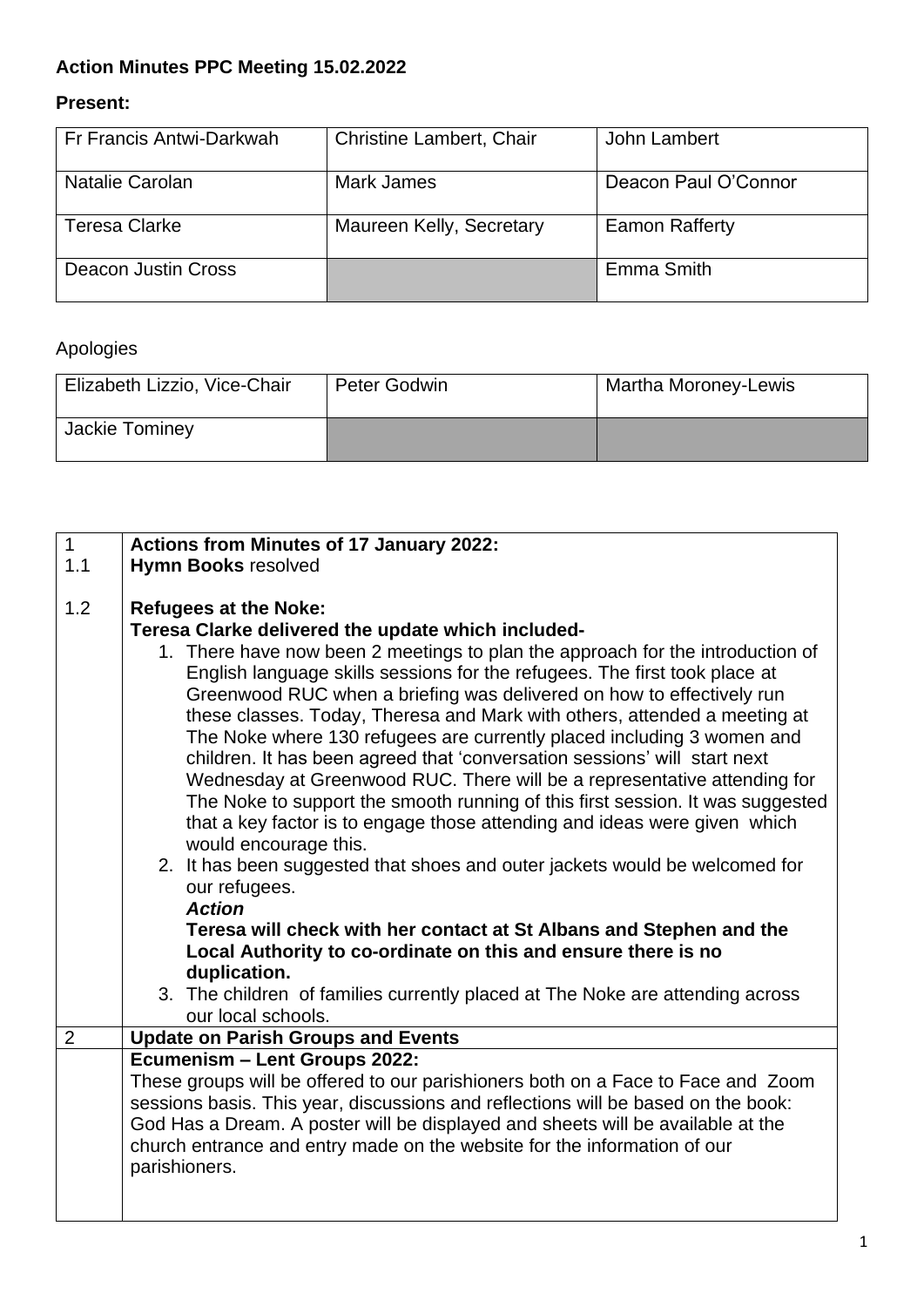#### **Spirituality:**

There had been good attendance at our evening service on Wednesday 02.02 to celebrate the feast of Candlemas. Feedback was that those attending welcomed the reflective experience this offered.

A St Valentine's prayer card giving a short summary and reflection had been available for our parishioners to take home last weekend and feedback showed it was appreciated.

#### **Building Community:**

It was agreed that the next Parish cake bake would be on Lenten Laetare Sunday (27.03). The funds raised to go towards our Jubilee Anniversary funds for the proposed commemorative items for St Bart's 60 years and ideally to support the enhancement of the Lady Chapel. The Lady Altar provides an area of quiet reflection open for all parishioners to use. (See also below at item 3).There will be a second cake bake fundraising event planned for14 August.

#### **Youth:**

#### **Involvement of St Adrian's with Parish Masses and Activities**

Christine Lambert, Emma Ahern and Martha Moroney-Lewis have now met with Mrs Aideen Porter (headteacher St Adrians) and Alison Brown, Parent Governor, as part of strengthening the involvement of our schoolchildren with Parish masses and activities. Mainly as it is the beginning of half term on 28/29 May it was agreed that September would be the earliest time to be considered for a mass at which some of the children attend in their school capacity as part of our 60<sup>th</sup> Anniversary activities. It was agreed that involvement of St Adrian's in celebrations would be best in September to engage families and before Fr Francis leaves for his annual holiday.

## **Prayer Garden:**

Maureen Kelly gave a short update briefing which included-

- 1. The concept of a prayer garden to the right side in our church grounds (behind the trees) to provide an area of reflections welcoming all parishioners, ecumenical friends and others for contemplation and occasionally outdoor masses was still in early stages. This is a project which
- 2. Blessed Earth had been requested to provide a quote on an initial design for a hedged entrance, short central pathway leading to a circular planted area edged with small paving representing a rosary decade, space for a small altar within the circle and a Marian statue, a few secured benches and screening against the fence to give more shelter to this area. 3 levels *Actions*
	- **a) Youth group to seek two further quotations**
	- **b) All members of PPC and Maintenance committee to let Lizzie Lizzio/MK know of contact details of any company who could be interested in this work**
- 3. When further initial quotations had been obtained and after the May Anniversary celebrations there can be further discussion by Youth Group, PPC and with the Parish (if it is agreed to be put forward to be proceeded with)
- 4. This would be a project over the next 12 to 18 months and could proceed only with help in funding from parishioners and possibly sponsors. If the Parish and Finance Committee support the concept (together with Diocesan approval if cost exceeds the sum when approval is required), this will become another commemorative element of our 60 Anniversary.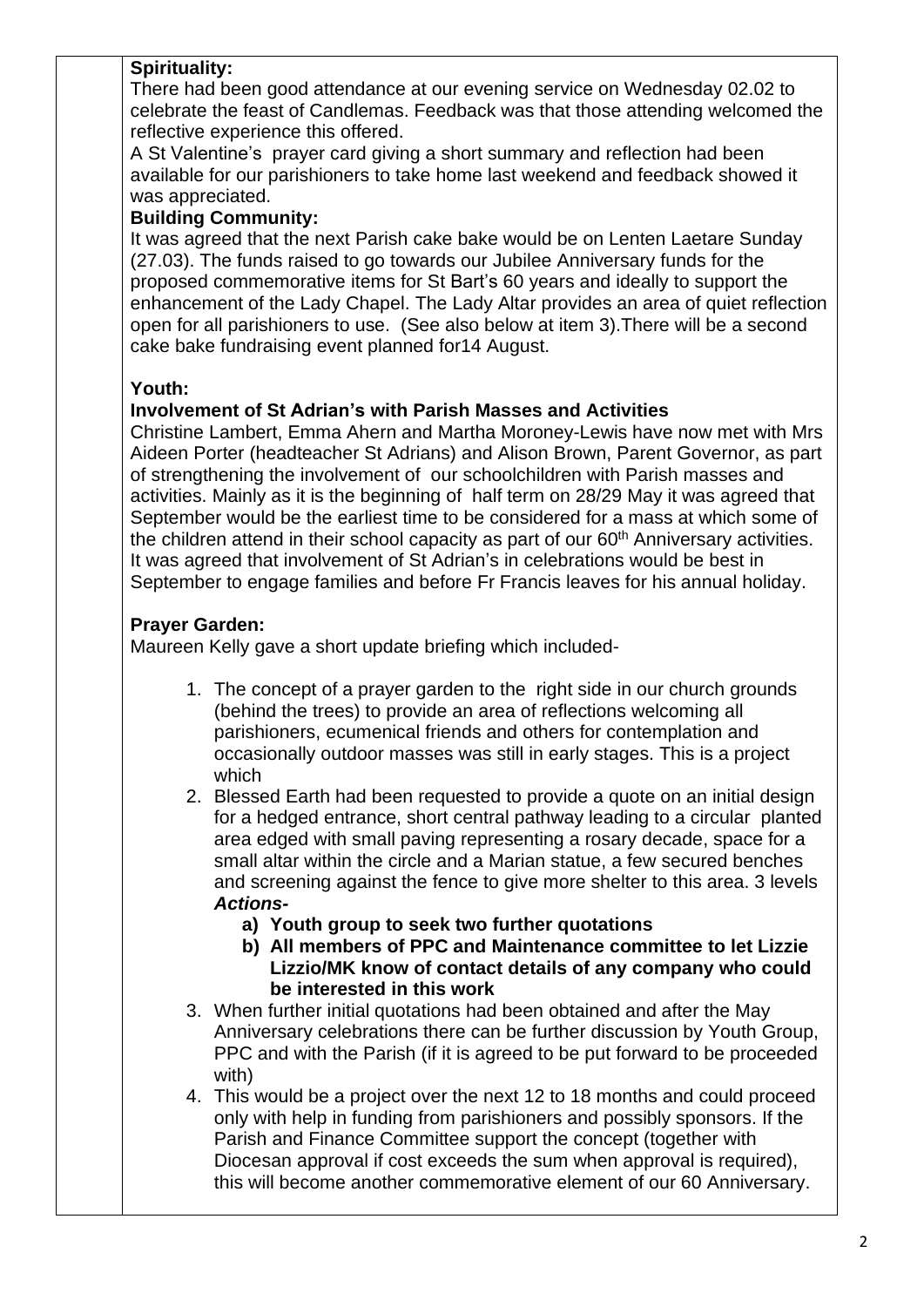|   | <b>Social Justice:</b><br>The next Fairtrade lunch will take place on Sunday 06.03. Actions-<br>Mark James needs help with selling tickets after the Saturday 18:00 Mass and for a<br>second cook.                                                                                                                                                                                                                                   |
|---|--------------------------------------------------------------------------------------------------------------------------------------------------------------------------------------------------------------------------------------------------------------------------------------------------------------------------------------------------------------------------------------------------------------------------------------|
| 3 | <b>Jubilee May Weekend Planning:</b>                                                                                                                                                                                                                                                                                                                                                                                                 |
|   | Christine Lambert (Chair) had shared a detailed planning spreadsheet with PPC<br>members following an initial meeting of the Jubilee Planning Group.                                                                                                                                                                                                                                                                                 |
|   | Christine led the discussion which included-                                                                                                                                                                                                                                                                                                                                                                                         |
|   | <b>Proposal of 2 Jubilee "legacy" projects</b>                                                                                                                                                                                                                                                                                                                                                                                       |
|   | Against a social climate of significant increase in cost of living and rise in interest<br>rates hitting our parishioners over the months of 2022, the Planning Group had<br>considered, taking into account the combination of limited available parish fund and<br>contribution from parishioners in this difficult year, what legacy acknowledgement of<br>our Jubilee year, could reasonably be looked for and delivered by May. |
|   | The Planning Group identified two possible suggestions: one going to the spiritual<br>and the other going to the social, community, education and commercial life of the<br>Parish.                                                                                                                                                                                                                                                  |
|   | 1. Enhancement of the Lady Chapel                                                                                                                                                                                                                                                                                                                                                                                                    |
|   | This would be a simple structure around the altar and statue of Our Lady of Lourdes<br>into which floral displays could be incorporated. This would give a more visual focal<br>point to the Marian statue in the Chapel, bring warmth and make it feel even more<br>prayerful, drawing personal reflections possibly linked to visits to other Holy places.                                                                         |
|   | Comments in discussion included that the casing and overall effect would need to be<br>in keeping with the style and simplicity of our Church which is quite plain                                                                                                                                                                                                                                                                   |
|   | <b>Action</b><br>Sinead is working on a design suiting the style of the church and costings.                                                                                                                                                                                                                                                                                                                                         |
|   | 2. Smart TV in the Hall                                                                                                                                                                                                                                                                                                                                                                                                              |
|   | This suggestion is seen as an addition to social, community, education and<br>commercial aspects of Parish activities.                                                                                                                                                                                                                                                                                                               |
|   | Comments in discussion included that the costing and implementation would need to<br>take into account the linking of the Smart TV in the hall location to internet provision<br>to fully function as a smart TV. Suggested that Sky TV may be the best to deliver<br>this.                                                                                                                                                          |
|   | Deacon Paul updated that he had spoken to Edward Behan who is willing to advise<br>but not in a position to take on the installation. Also James Burke had confirmed he<br>would be willing to take on the installation and could source materials. No costing<br>had yet been given. Fr Francis suggested that we get the costings on both<br>proposals and then decide if we go ahead with one or both. This was agreed.           |
|   |                                                                                                                                                                                                                                                                                                                                                                                                                                      |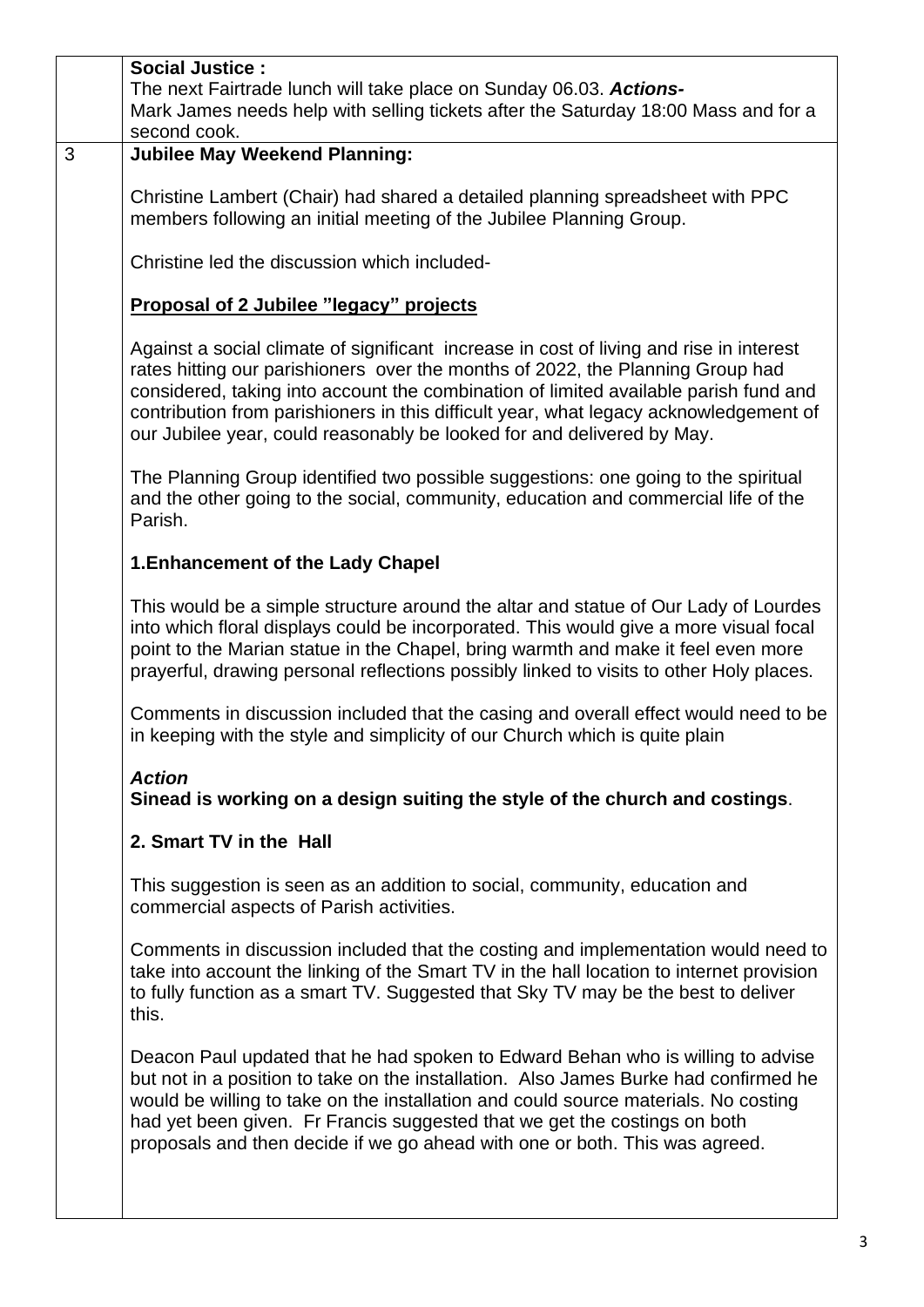## *Action*

**Deacon Paul to take forward obtaining of costing on purchase and installation of the Smart TV.** There is a Finance Meeting on 1 March where costs will be discussed.

# **3.Parish Retreat**

Suggestion was made at the meeting, given it was some years since the Parish had had a retreat, that a Parish Retreat could be part of the 60<sup>th</sup> Anniversary year too.

## *Action*

**This suggestion to be considered by our Clergy and Spirituality Group**

#### **iii)Communications Planning –**

Christine Lambert (Chair)briefed on the May 60<sup>th</sup> Anniversary Weekend plan shared prior to the meeting including and this was agreed. By PPC. It included:

**Saturday 28.05** – The celebrations would begin with an Ecumenical walk in the afternoon followed by tea and cake in the Hall with opportunity to view the exhibition displayed. This would lead into the 18:00 mass which Deacon Paul was leading on the involvement of the 17 current confirmation candidates and Maureen was leading on the music. It was hoped to incorporate a small group of pupils of St Columba's and Loreto together with invitation to parishioners attending the mass to bolster leading in the singing and as instrumentalists.

## *Action*

- *1. Volunteer is needed for Communications as Natalie is very busy*
- *2.* **Deacon Paul to take forward with confirmation candidates**
- *3.* **Maureen to lead on newsletter and invitation at end of weekday masses for parishioners to join as lead singers and instrumentalists**
- *4.* **Maureen to contact St Columba's and Loreto music directors**
- *5.* **Details of music to be agreed with clergy**

**Sunday** -Celebrations will continue at 10am with procession from St Stephen's to St Barts to be followed by the 10.30 mass to be led by Bishop Paul. Peter will be leading on the music arrangements which will be choir led.

## *Action*

- **1. Peter to lead on newsletter and invitation at end of weekday masses for parishioners to join as lead singers**
- *2.* **Details of music to be agreed with clergy**

After the 10.30 mass there will be a professionally catered buffet in St Adrian's school.

There was suggested that the Knights of St. Columba could take a lead in marshalling and stewarding of our May Jubilee weekend events.

## *Action:*

**Christine (Chair) requested a volunteer from PPC to lead on Logistics workstream and/or also for possible names of parishioners. Mark offered to take forward marshalling and stewarding by the Knights of St Columba.**